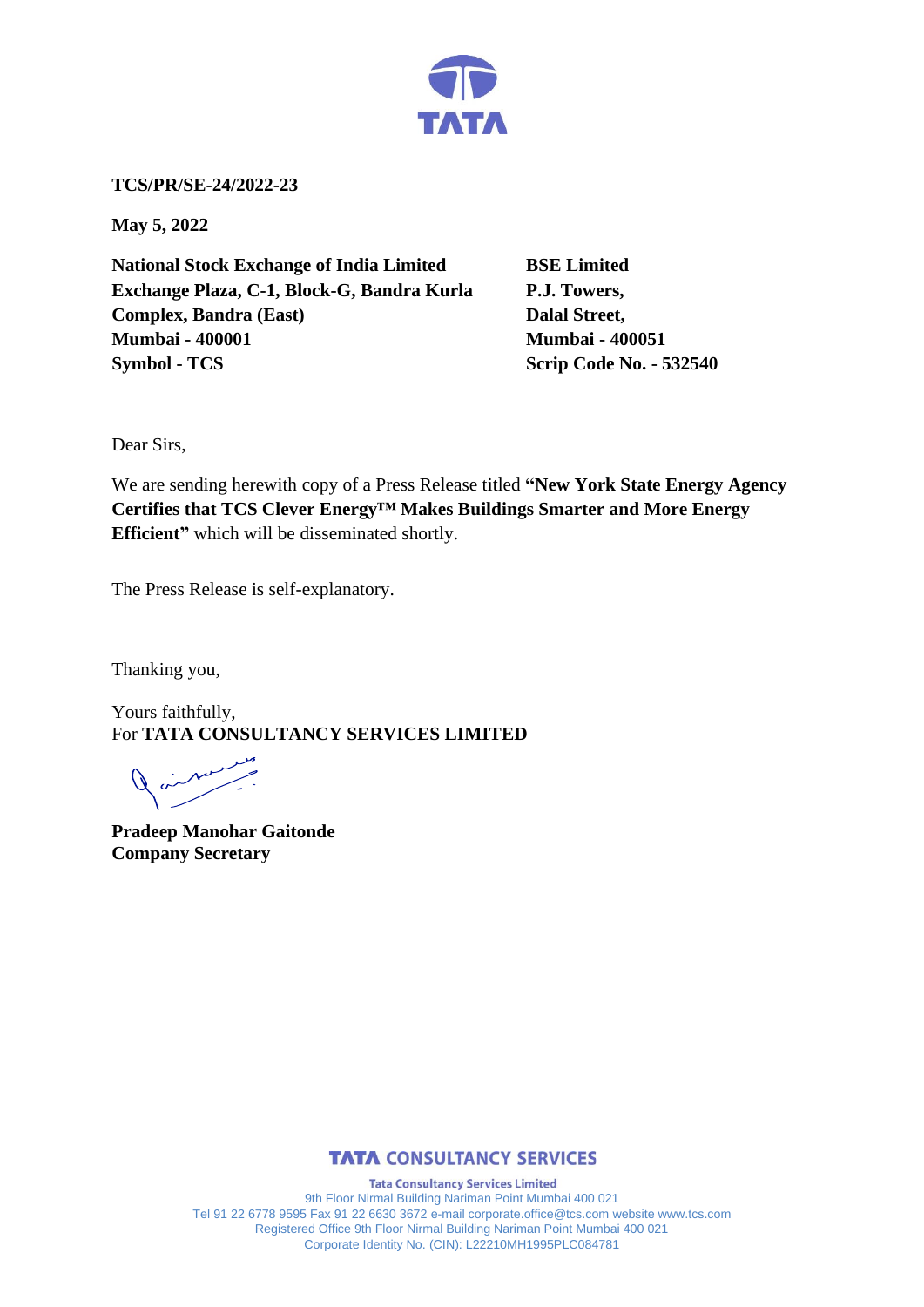

For immediate use Press Release

## **New York State Energy Agency Certifies that TCS Clever Energy™ Makes Buildings Smarter and More Energy Efficient**

*Tata Consultancy Services' Digital Solution Empowers New York Businesses to Achieve Sustainability Goals and Reduce Energy Costs by Optimizing Energy Consumption*

**ALBANY, NEW YORK, May 5, 2022:** Tata Consultancy Services (TCS) (BSE: 532540, NSE: TCS) announced that the New York State Energy Research and Development Authority (NYSERDA) has qualified [TCS Clever Energy](https://www.tcs.com/tcs-clever-energy-management-solution)™ as a transformative digital solution for real time monitoring, analyzing, and modeling of energy consumption in buildings. This means New York businesses can leverage TCS' award-winning energy and emission management solution with NYSERDA's generous [cost-sharing incentive](https://www.nyserda.ny.gov/All-Programs/Real-Time-Energy-Management) to shrink their carbon footprint, positively impact their communities, and save money on energy costs.

Commercial and industrial buildings account for more tha[n one-third](https://www.unep.org/news-and-stories/press-release/building-sector-emissions-hit-record-high-low-carbon-pandemic) of global greenhouse gas emissions and consum[e 40%](https://www.ase.org/categories/buildings) of the world's delivered energy. Their energy usage patterns have historically been difficult to manage. The emergence of new age technologies has changed all that.

TCS Clever Energy is a cloud-based solution that uses IoT, machine learning, AI, real time modelling, and deep data analytics to continuously monitor and analyze a building's energy performance data, helping organizations discern trends in their energy consumption. These insights drive decision-making and optimization strategies to unlock significant energy savings, reduce emissions, and improve sustainability.

TCS Clever Energy optimizes several key building functions to shrink a building's carbon footprint and reduce energy costs. Considering business needs as well as energy demand and cost, the platform addresses heating and cooling systems, manages emissions, and integrates sensors, meters, and assets across buildings.

NYSERDA [assesses](https://www.nyserda.ny.gov/All-Programs/Real-Time-Energy-Management/Vendor) Real Time Energy Management services and solutions for their ability to "successfully provide building owners, operators, and tenants with ways to monitor energy use, proactively provide continuous optimization, and deliver energy efficiency service." After a rigorous vetting process, it determined that TCS Clever Energy is a high-quality system and services provider.

With this qualification, businesses that adopt TCS Clever Energy are eligible for the cost sharing incentive program offered by NYSERDA to drive adoption of qualified real time energy management technology. Eligible expenses include hardware, installation, and three years of ongoing support.

*"New York State's energy agency qualification means businesses and New Yorkers can confidently lean on TCS Clever Energy to make buildings smarter and more sustainable,"* said **Regu Ayyaswamy, Global Head, IoT & Digital Engineering, TCS.** *"From neighborhood bodegas to skyscrapers, TCS Clever Energy is a foundational solution for New York businesses that want to positively impact their communities, employees, and bottom lines with green, efficient buildings."*

A number of global enterprises are already using this solution to pursue their net-zero ambitions. Technology platform-agnostic, Clever Energy runs on [Microsoft Azure IoT Platform](https://www.tcs.com/tcs-launches-clever-energy-sustainability-solutions-azure-helping-enterprises-reach-net-zero-goals) and Amazon Web Services Cloud. To learn more, visi[t https://www.tcs.com/tcs-clever-energy-management-solution](https://www.tcs.com/tcs-clever-energy-management-solution)

## **About Tata Consultancy Services**

Tata Consultancy Services is an IT services, consulting and business solutions organization that has been partnering with many of the world's largest businesses in their transformation journeys for over 50 years. TCS offers a consulting-led, cognitive powered, integrated portfolio of business, technology and engineering services and solutions. This is delivered through its unique Location Independent Agile™ delivery model,